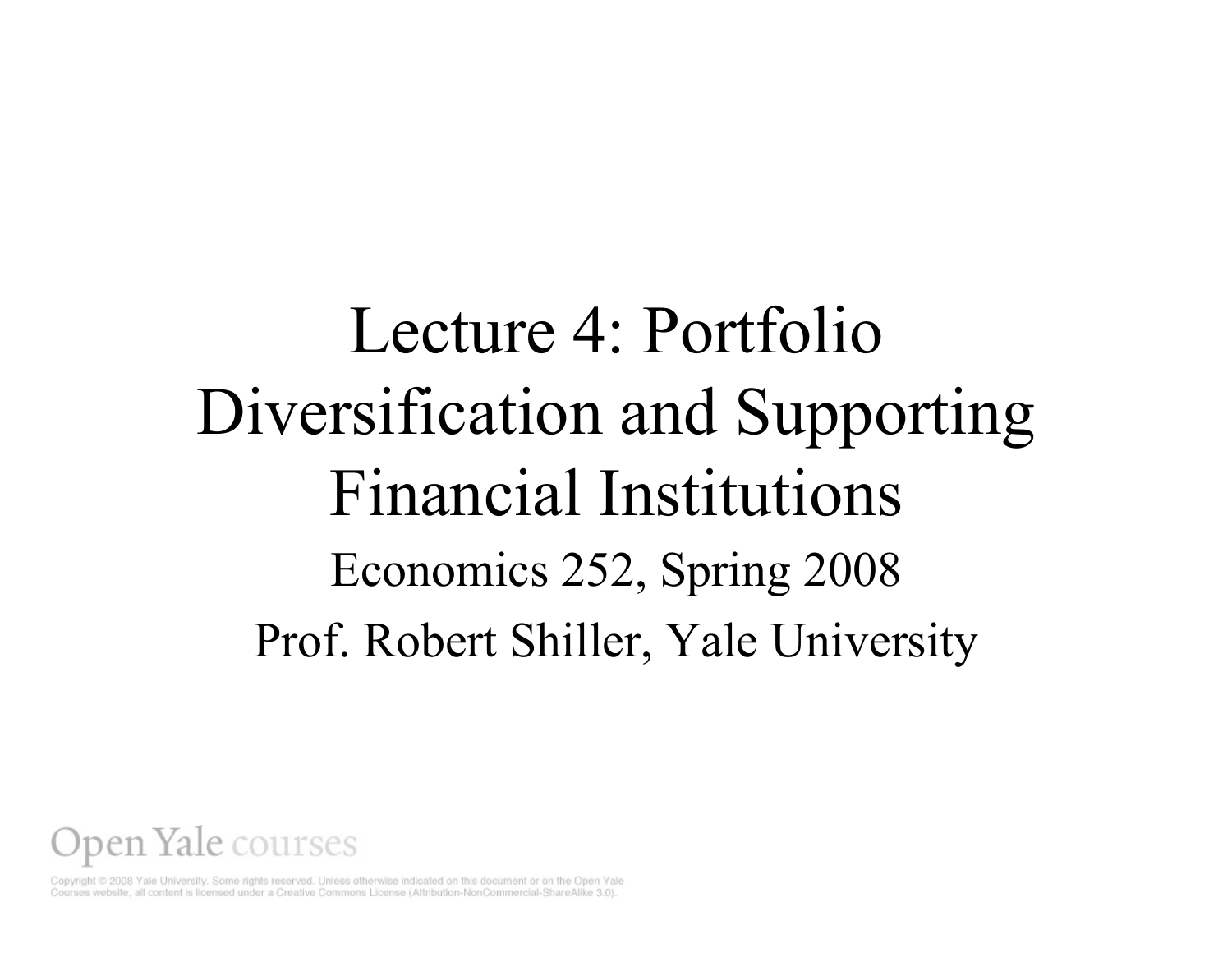# Optimal Portfolio Diversification in General Case

- Drop assumption of equal weighting, independence and equal variance
- Put  $x_i$  dollars in *i*th asset,  $I=1,..,n$ , where the  $x_i$  sum to \$1.
- Portfolio expected value  $r = \sum_{i=1}^{n} x_i E(return_i) = \sum_{i=1}^{n} x_i r_i$
- Portfolio variance (two assets) =

 $x_1^2$  var(return<sub>1</sub>) +  $(1-x_1)^2$  var(return<sub>2</sub>) +  $2x_1(1-x_1)$  cov(return<sub>1</sub>, return<sub>2</sub>)

### Open Yale courses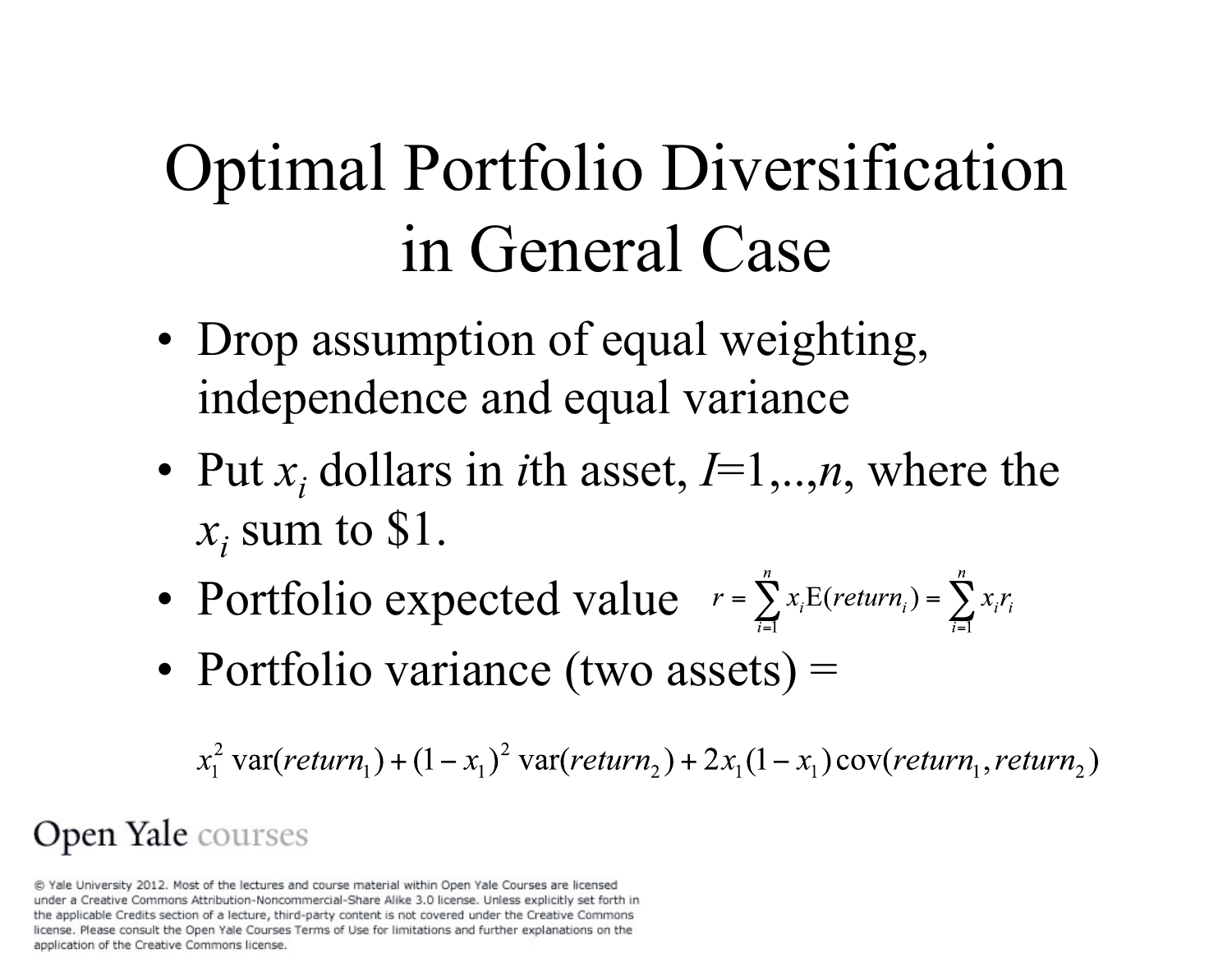## Efficient Portfolio Frontier with Two Assets

• Frontier expresses portfolio standard deviation in terms of portfolio expected return *r* rather than in terms of  $x_1$ .

$$
x_1 = \frac{r - r_2}{r_1 - r_2}
$$

•

$$
\sigma^{2} = \left(\frac{r - r_{2}}{r_{1} - r_{2}}\right)^{2} \sigma_{1}^{2} + \left(\frac{r_{1} - r_{2}}{r_{1} - r_{2}}\right)^{2} \sigma_{2}^{2}
$$

$$
+ 2 \frac{(r - r_{2})(r_{1} - r)}{(r_{1} - r_{2})^{2}} \sigma_{12}
$$
Open Yale courses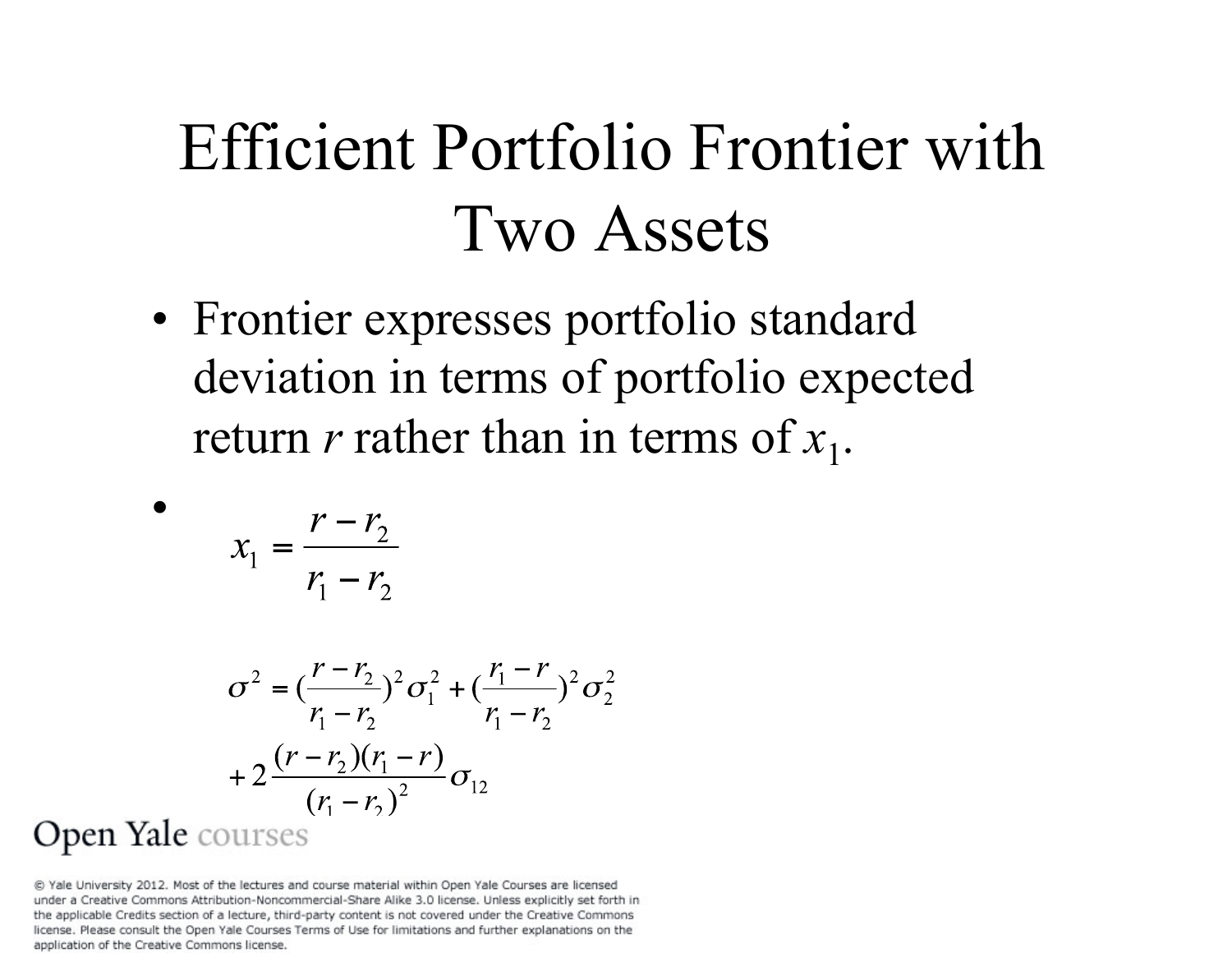### Portfolio Variance, Three Assets

• Portfolio variance =

 $x_1^2$  var(return,) +  $x_2^2$  var(return,) +  $x_3^2$  var(return,) +  $2x_1x_2$  cov(return, return<sub>2</sub>) +  $2x_1x_3$  cov(return, return<sub>3</sub>) +  $2x_2x_3$  cov(return, return,) (where  $\sum x_i = 1$ )

#### Open Yale courses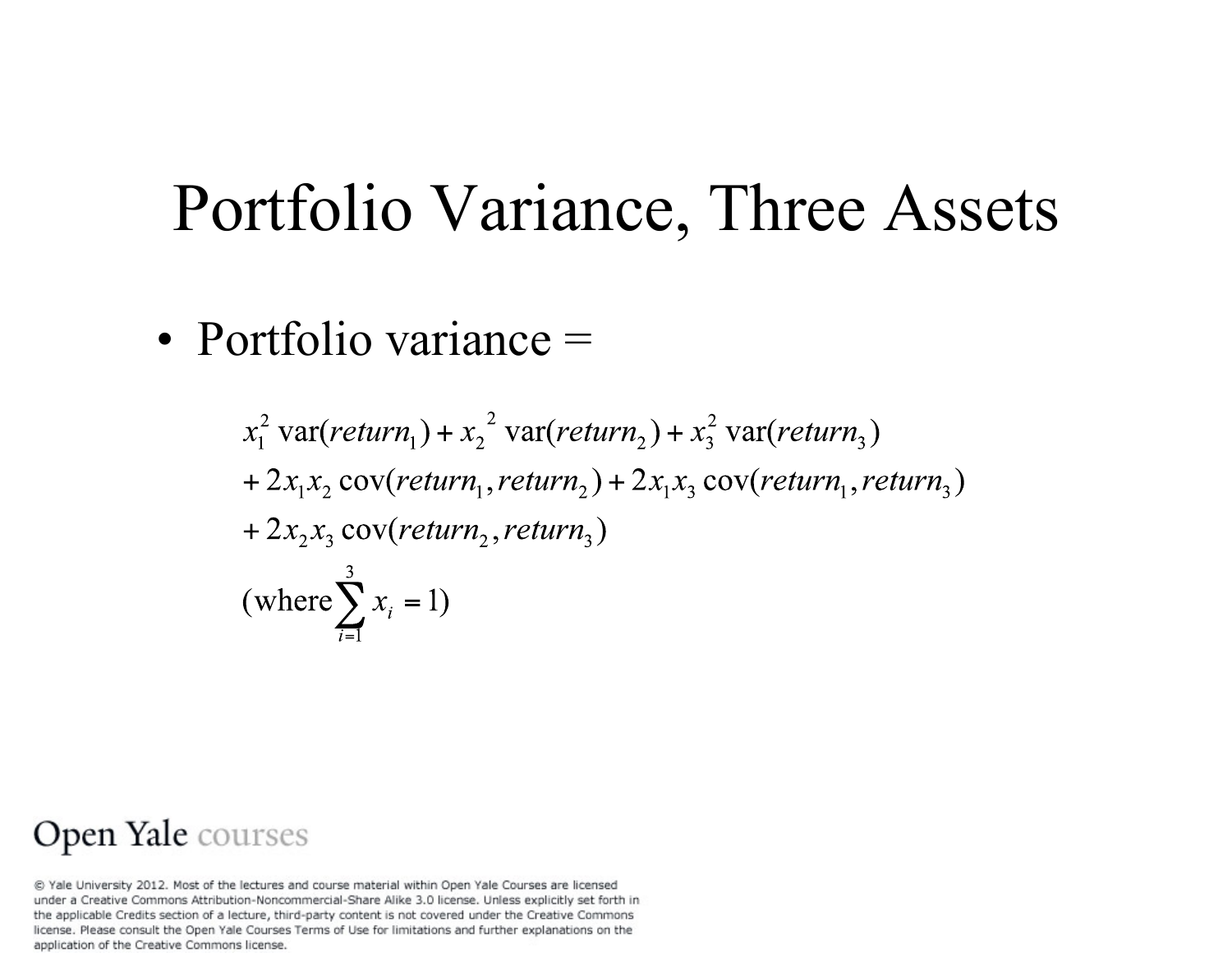### Efficient Portfolio Frontier



**Efficient Portfolio Frontier With and Without Oil** 

#### Open Yale courses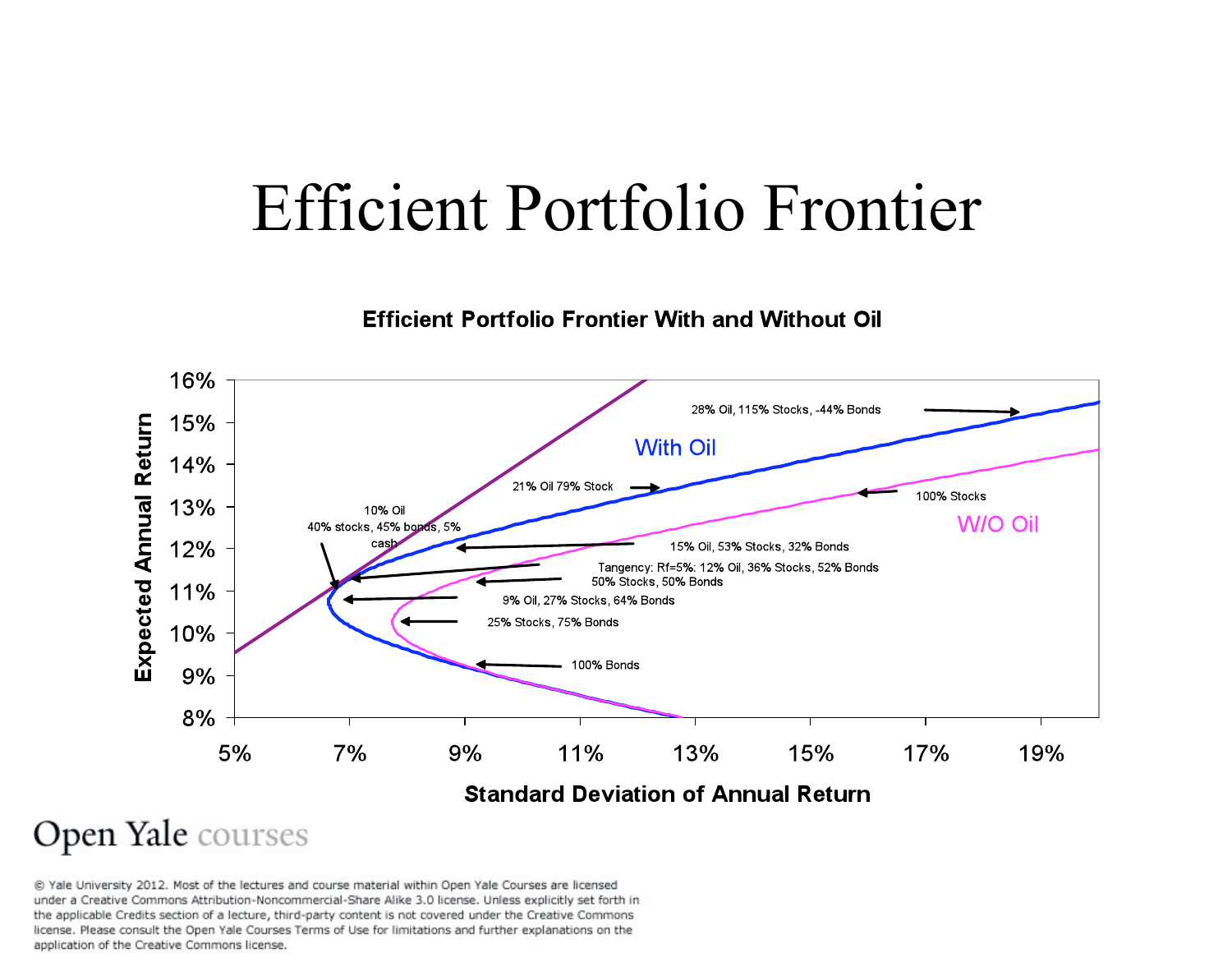### Oil Reserves vs. Pension Fund Assets, 2006



#### Open Yale courses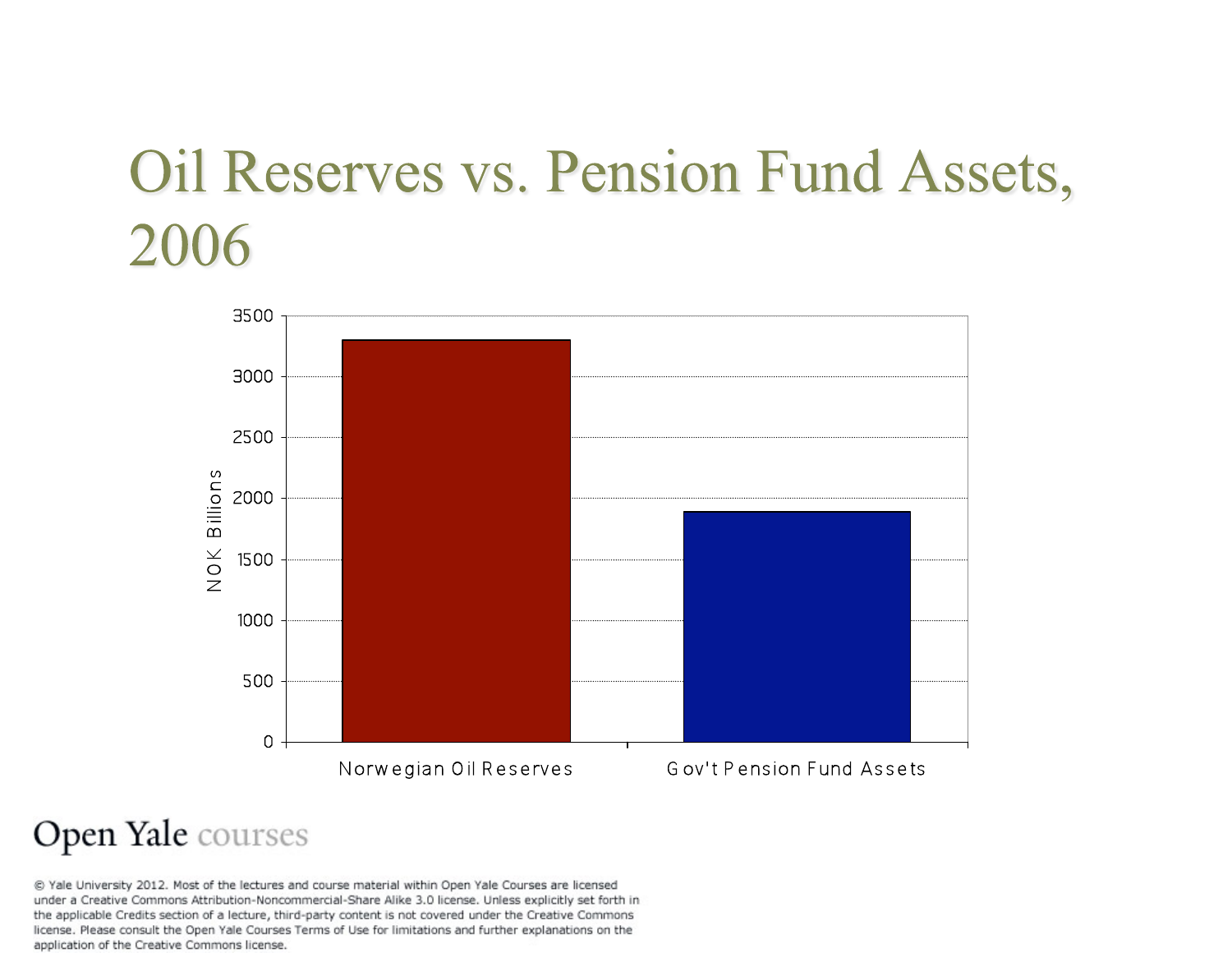### Beta

- The CAPM implies that the expected return on the ith asset is determined from its beta.
- Beta  $(j)$  is the regression slope coefficient when the return on the ith asset is regressed on the return on the market.
- Fundamental equation of the CAPM:  $r_i = r_f + \beta_i (r_m - r_f)$

### Open Yale courses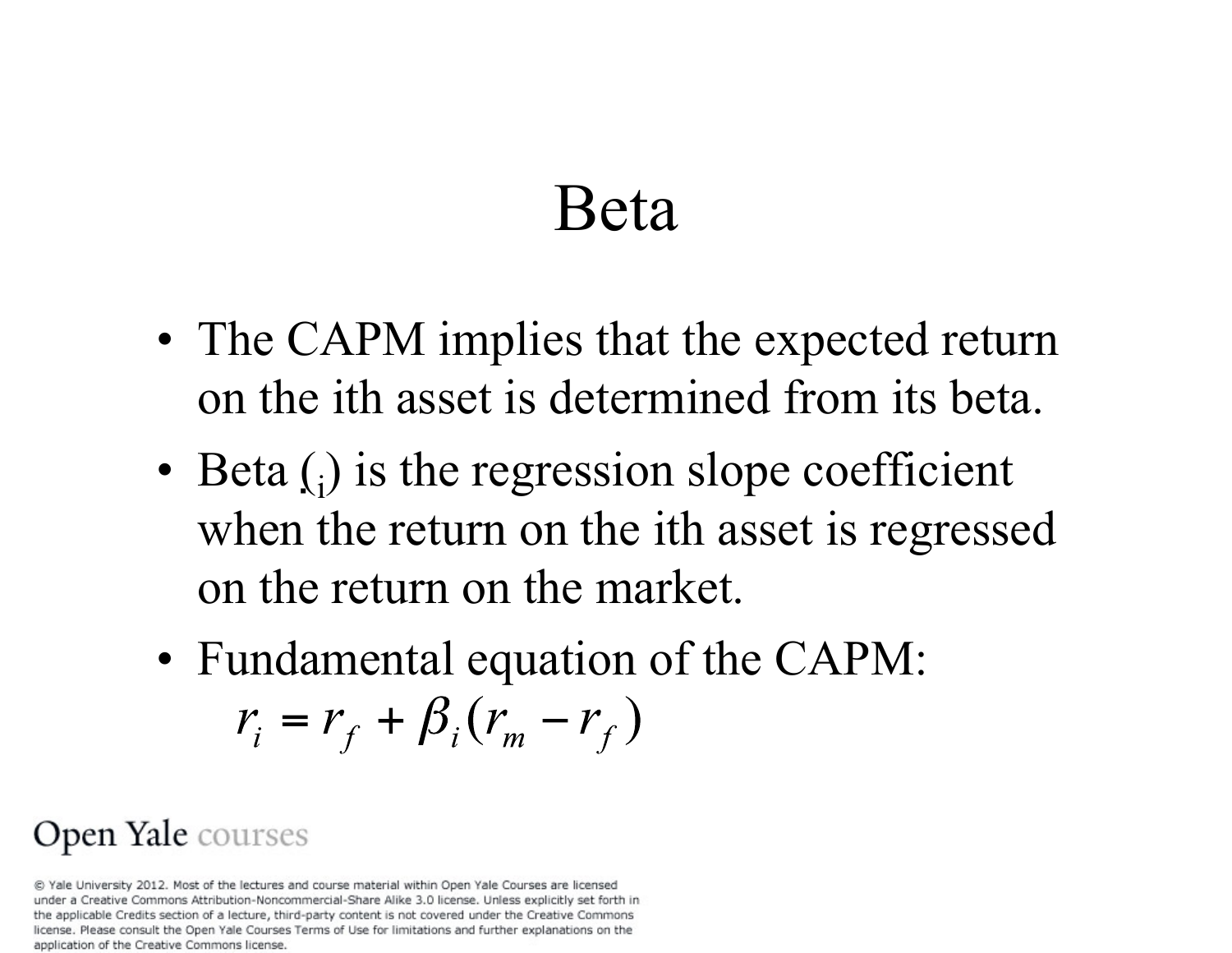US Corporate Taxes / Corporate Income (Income was negative 1932, 1933)



#### Open Yale courses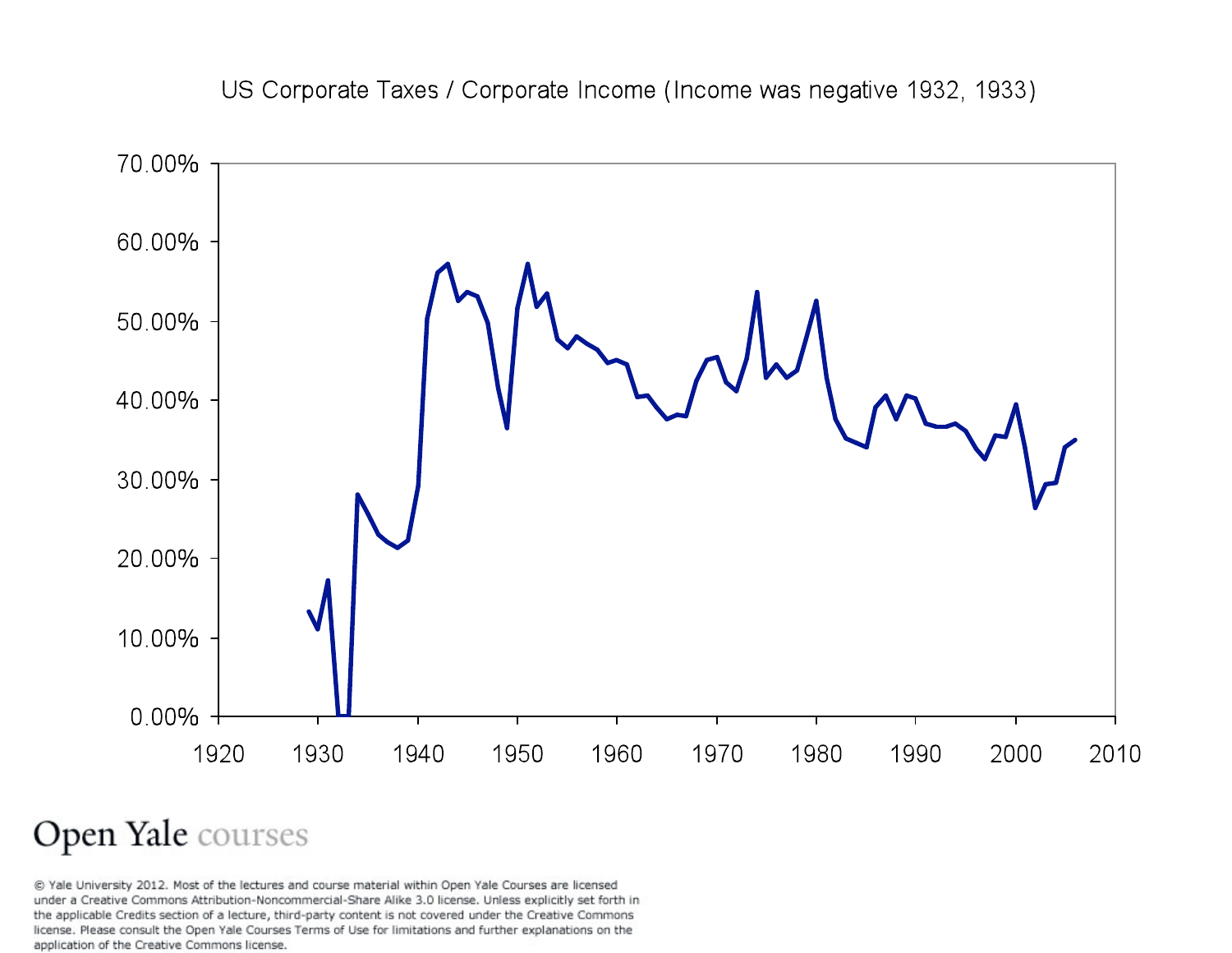## Survey of Individual Investors 1999

- "Trying to time the market, to get out before it goes down and in before it goes up, is:
	- 1. A smart thing to do; I can reasonably expect to be a success at it. 11%
	- 2. Not a smart thing to do; I can't reasonably expect to be a success at it. 83% 3. No opinion 5%

#### Open Yale courses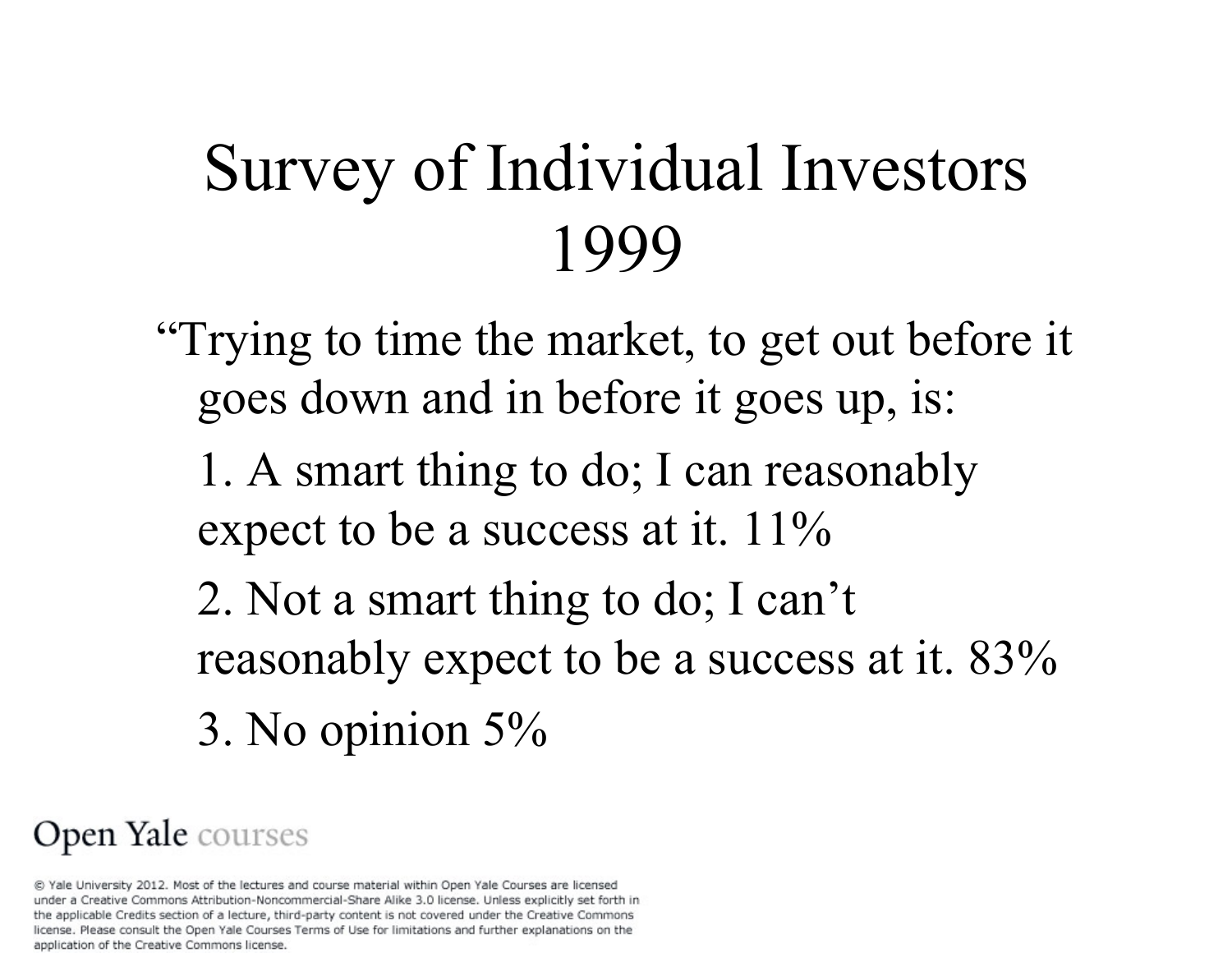# Survey of Individual Investors 1999

"Trying to pick individual stocks, for example, if and when Ford Motor stock will go up, or IBM stock will go up, is:

 1. A smart thing to do; I can reasonably expect to be a success at it. 40%

 2. Not a smart thing to do; I can't reasonably expect to be a success at it. 51%

3. No opinion 8%

Open Yale courses